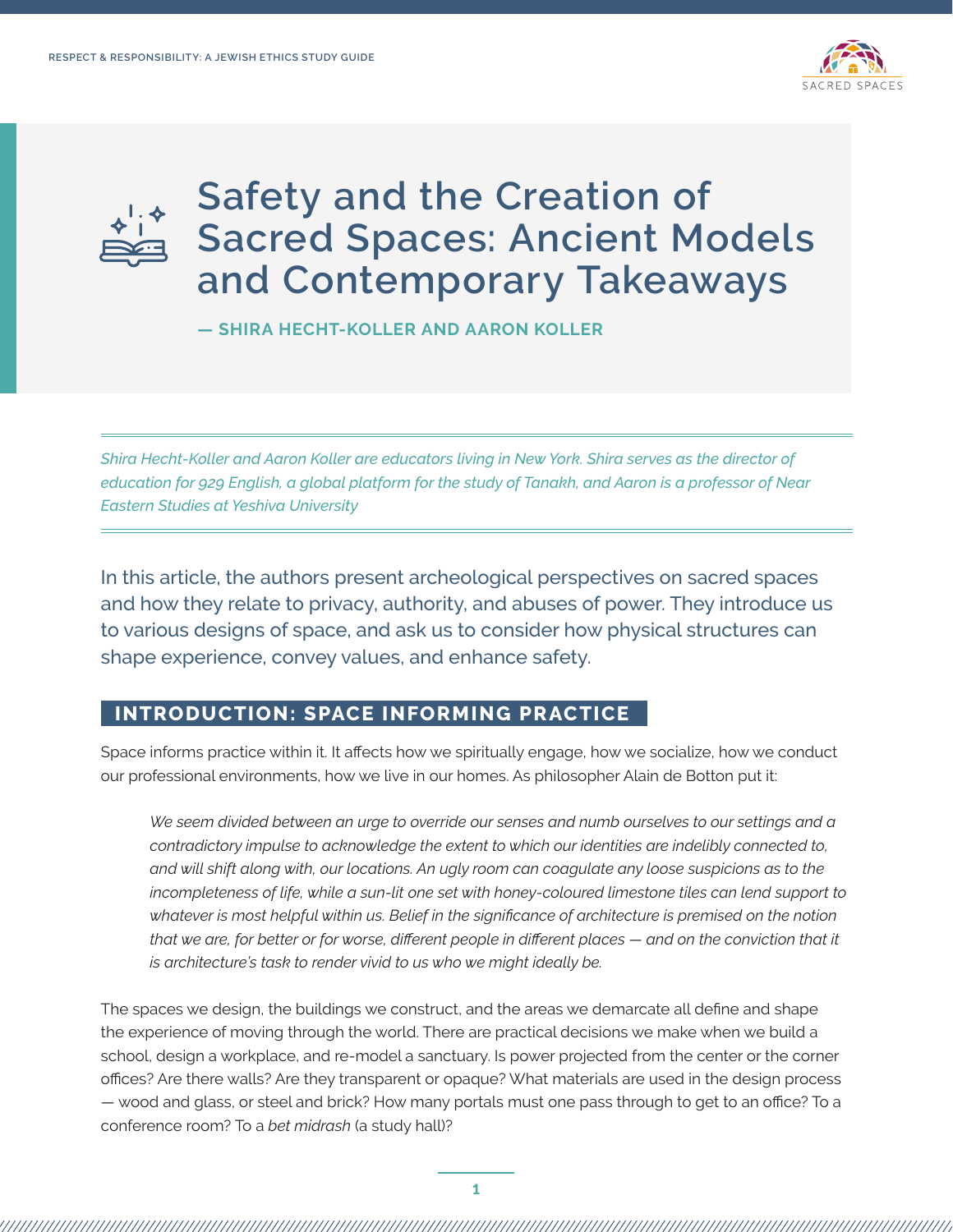

Each organization has to make these decisions on a case-by-case basis. Our goal in this piece is to highlight two models present in biblical Israel, presenting dramatically different designs of space, one profoundly hierarchical and exclusive, the other radically egalitarian and accessible. Each is appropriate for its own context and purpose, likely designed with intentionality, and with the awareness that ineluctably, space shapes our experiences.

#### **MODEL 1: HIERARCHICAL**

The Sages discuss the hierarchy of the sacred in the beginning of Mishnah Teharot (ritual purities). This hierarchy goes upward toward Jerusalem, the Temple, and then areas within it:

(6) There are ten grades of sanctity: the Land of Israel is more sacred than all other lands... (7) Cities that are walled are more sacred...<sup>(8)</sup> The area within the wall [of Jerusalem] is more sacred, for it is there that lesser sacred things and second tithe may be eaten. The Temple Mount is more sacred…The court of the priests is more sacred, for Israelites may not enter it except when they are required to do so: for laying on of the hands, slaying or waving. (9) The area between the porch and the altar is more sacred, for [priests] who have blemishes or unkempt hair may not enter it. The sanctuary is more sacred, for no one whose hands or feet are unwashed may enter it. The Holy of Holies is most sacred, for only the high priest, on Yom Kippur, at the time of the service, may enter it.

עֵשֶׂר קְדֵשׁוֹת הֶן, אֶרֶץ יִשְׂרָאֶל מְקֻדֶּשֶׁת מִכָּל הָאֲרָצוֹת (...) עֲיָרוֹת הַמֶּקֵפוֹת חוֹמַה מְקַדַּשׁוֹת מְמֵנַּה (...) לְפָנִים מִן הַחוֹמַה מְקֵדַשׁ מֵהֶם, שֶׁאוֹכְלִים שַׁם קַדַשִׁים קַלְּים וּמַעֲשֶׂר ֹשֵׁנִי. הַר הַבַּיִת מְקֵדָּשׁ מִמֶּנּוּ (...). עֶזְרַת הַכֹּהֲנִים מְקֻדֶּשֶׁת מִמֶּנָּה, שֶׁאֵין ִישְׂרַאֵל נִכְנָסִים לְשָׁם אֶלֵּא בְשָׁעַת ְצָרְכֵיהֶם, לְסְמִיכָה לְשָׁחִיטָה וְלִתְנוּפָה. בֵּין הָאוּלָם וְלַמְּזְבֵּחַ מְקֻדָּשׁ מִמֵּנַּה, שָׁאֵין בַּעֲלֵי מוּמִין וּפָרוּעֵי ּרֹאשׁ נְכְנַסִים לְשָׁם. הַהֵיכָל מִקְדָּשׁ מִמֶּנּוּ, שֶׁאֵין נִכְנָס לְשָׁם שֶׁלֹּא רְחוּץ יָדִיִם וְרַגְלָיִם. קֹדֶשׁ הַקֱדָשִׁים מְקֻדָּשׁ מֵהֶם, שֶׁאֵין נִכְנָס לְשָׁם אֶלָּא כֹהֵן גַּדוֹל בִּיוֹם הַכְּפּוּרִים בִּשְׁעַת העבודה. (Mishnah, Kelim 1:6-9)

As the Mishnah teaches, there are ten grades of sanctity inscribed in geography: the Land of Israel is more sacred than the rest of the lands; walled cities are even more sacred; more exalted is the walled city of Jerusalem, then the Temple Mount, then areas within those precincts. The signs of this increasing sanctity are increasing barriers to entry. Thus, there is a distinction between the sanctuary and the altar, as those with blemishes or unkempt hair may not enter the area between them; the sanctuary itself is another level, as entrance is barred to anyone whose hands and feet have not been washed. And finally, there is the Holy of Holies, "for only the high priest, on Yom Kippur, at the time of the service, may enter it."

The Jerusalem Temple is clearly and dramatically hierarchical: one enters the courtyard, then the sanctuary, and only then the inner sanctum. The entrance is on the narrow side of the building, meaning that one would have to walk through the entire structure to get to the most sacred area. Archaeologists call this type of temple architecture "long room" temples, and the ratio of length to width of the Jerusalem temple, 3:1 (60 cubits x 20 cubits), is more dramatically "long" than other temples in the area of ancient Israel at the time.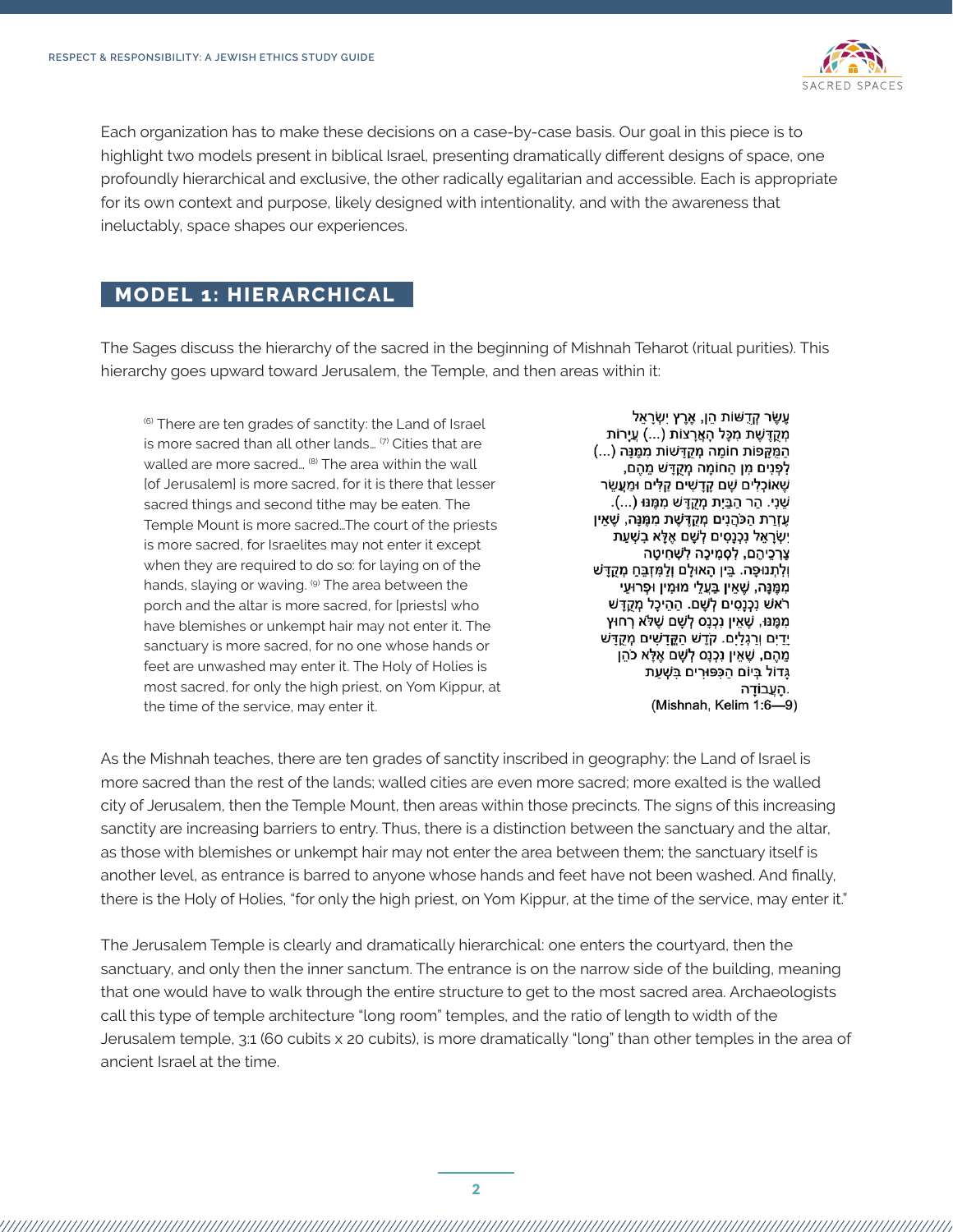



Temples could be constructed differently, and while some tended toward a square shape, others were built in what archaeologists call the "broad room" structure. Here, the entrance was on the wide side, and the entrant could quickly choose between variously sacred spaces, with the most sacred areas to the left, for example, and other more publicly accessible areas in the center and to the right.



Clearly the Temple in Jerusalem framed sanctity as explicitly and consciously hierarchical, and aimed to create a feeling of the sacred through exclusivity. It is important to emphasize that this is explicitly conveyed through the architecture, and marked implicitly and explicitly at every turn. As Josephus reported (*War of the Jews* 5.208; this has been verified archaeologically), there were inscriptions displayed outside the Second Temple with the following text in Greek: "No stranger is to enter within the balustrade round the temple and enclosure. Whoever is caught will be himself responsible for his death."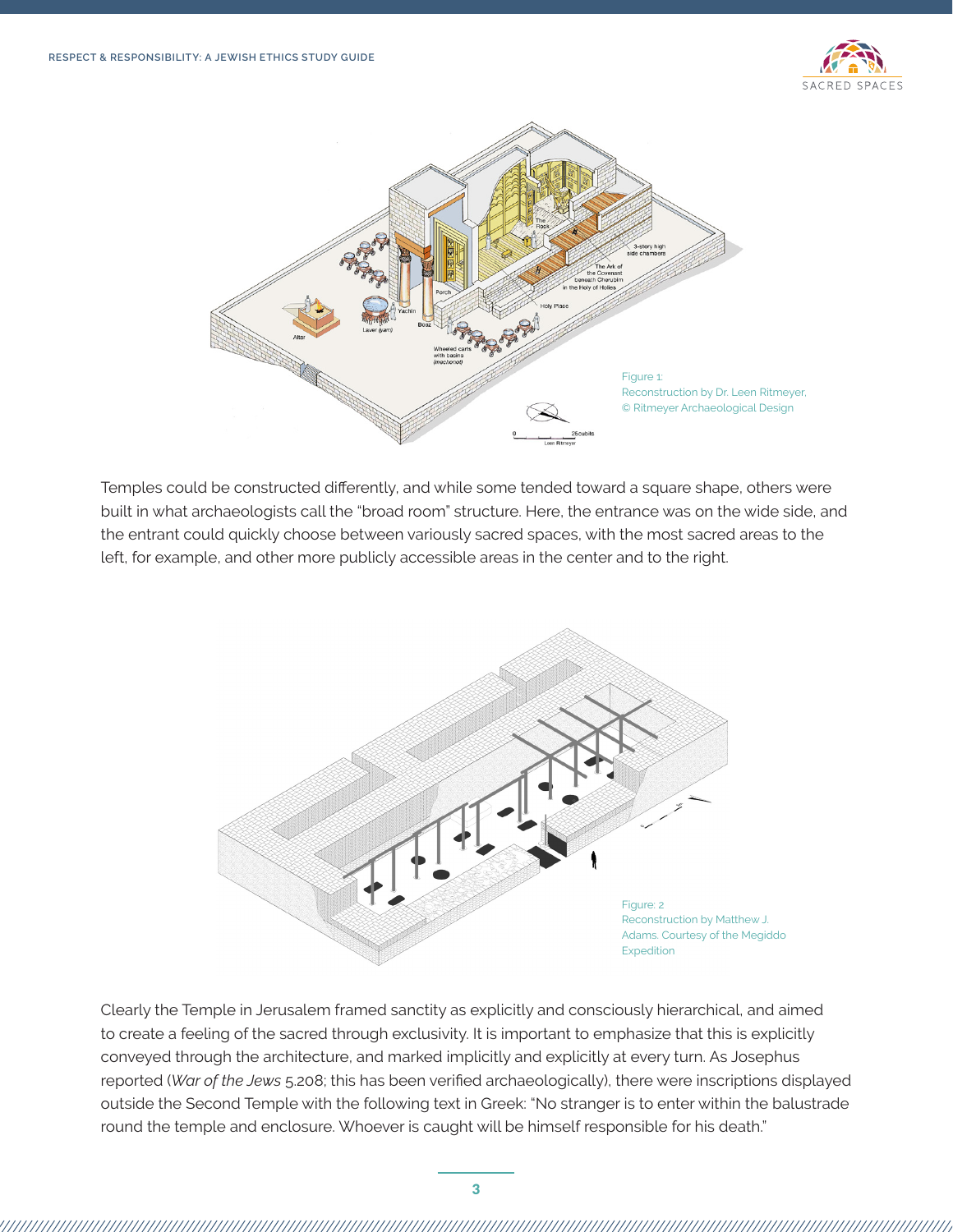

Even with this transparency, where the architecture itself clearly conveys the message of restriction, there is a danger inherent in this structure, exemplified in the narrative of the sons of the High Priest Eli. Sequestered in the sacred precincts of the mishkan (the tabernacle) at Shiloh, these priests used the lack of general access—and therefore the lack of oversight—to exploit their positions for personal gain.

Their unethical behavior was recorded in 1 Samuel 2:12—17:

(12) Now Eli's sons were scoundrels; they paid no heed to the LORD. (13) This is how the priests used to deal with the people: When anyone brought a sacrifice, the priest's boy would come along with a three-pronged fork while the meat was boiling,  $(14)$  and he would thrust it into the cauldron, or the kettle, or the great pot, or the small cooking-pot; and whatever the fork brought up, the priest would take away on it....<sup>(15)</sup> [But now] even before the suet was turned into smoke, the priest's boy would come and say to the man who was sacrificing, "Hand over some meat to roast for the priest; for he won't accept boiled meat from you, only raw." (17) The sin of the young men against the LORD was very great, for the men treated the LORD's offerings impiously.

וּבְנֵי עֵלָי בְּנֵי בְלָיֵעַל לָא יָדְעָוּ אֶת־ יְהוַה: וּמִשְׁפֵּט הַכֹּהֲנִים אֶת־הַעָם כַּל־ אִישׁ זֹבֵחַ זָבַח וּבָ֫א נֵעַר הַכֹּהֵן כְּבַשֵּׁל ֿהַבָּשָׂר וְהַמַּזְלֵג שְׁלָשׁ־הַשָּׁנֵּיִם בְּיֶדְו ּוְהִכָּ֫ה בַכִּיּׁוֹר אָוֹ בַדּוּד אָוֹ בַקַלַחַת אָוֹ ּבַפָּרוּר כָּל אֲשֶׁר יַעֲלֶה הַמַּזְלֵג יֵקֶח ֿהַכֹּהֵן בָּוֹ (...) גַּם בְּטֶרֶם ֿיַקְטְרָוּן אֶת־ הַחֲלֵבٌ וּבֵא l נֵעַר הַכֹּהֵן וְאַמַר לַאִישׁ הַזֹּבֵּׁחַ תְּנֶה בָשָׂר לְצְלֻוֹת לַכֹּהֵן וְלְא־ ִיקַח מִמְּךָ בָּשֶׂר מְבֻשֶּׁל כִּי אִם־חָי: ּ (...) וַתְּהִי חַטֲאת הַנְעֶרֶים גְּדוֹלֶה) מְאָד אֶת־פְּנֵי יְהָוֶה כֵּי נִאֲצוּ הָאֲנָשִׁים :אֶת מִנְחֵת יְהוֵה

Here, according to the Book of Samuel, the priests took more meat, of higher quality, from each sacrifice than they were entitled to, and utilized their monopoly on the sacrificial rituals to force people to give them what they wanted. They also exploited a class of women at the *mishkan*, reported for example in 1 Samuel 2:22—25:

(22) Now Eli was very old. When he heard all that his sons were doing to all Israel, and how they lay with the women who performed tasks at the entrance of the Tent of Meeting, <sup>(23)</sup> he said to them, "Why do you do such things? I get evil reports about you from the people on all hands.  $(25)$  If a man sins against a man, the LORD may pardon him; but if a man offends against God, who can obtain pardon for him?" But they ignored their father's plea; for the LORD was resolved that they should die.

וְעֵלִי זַקֵּן מְאֶד וְשָׁמַ֫ע אֶת כָּל־אֲשֶׁר יַעֲשָׂוּן בָּנָיוֹ לְכָל־יִשְׂרָאֶל וְאֶת אֲשֶׁר־ יַשְׁכָּבוּן אֶת־הַנַּשִׁים הַצְּבָאוֹת פֵתַח אָהֶל מוֹעֵד: וַיִּאמֶר לָהֶם לָמָּה תַעֲשָׂוּן ַכַּדְּבָרִים הָאֱלֶּה אֲשֶׁר אָנֹכִי שֹׁמֵעֵׁ אֶת־ ִדְּבְרֵיכֶם רָעִים מֵאֶת כָּל־הָעֶם אֵלֶה: אִם־יֶחֱטָ֫א אָישׁ לְאִישׁ וּפְלְלָוֹ אֱלֹהִים וְאֶם לַיהוָה יֶחֱטָא־אִישׁ מֻי יִתְפַּלֶּל־לֶוֹ ּוְלָא יִשְׁמְעוּ לְקָוֹל אֲבִיהֶם כִּי־חָפֵץ יִהְוֶה לַהֲמִיתֵם:

These abusive practices were abetted by the exclusivity and hierarchy of the mishkan. That does not mean that exclusivity and hierarchy are inevitably to blame or are to be avoided in our own planning; that perspective would mean the loss of hierarchies of sanctity which are at the core of much of Jewish practice. We must, however, be cognizant of the choices we are making and the tradeoffs involved, and find ways to mitigate and eliminate the abuses that such hierarchies facilitate.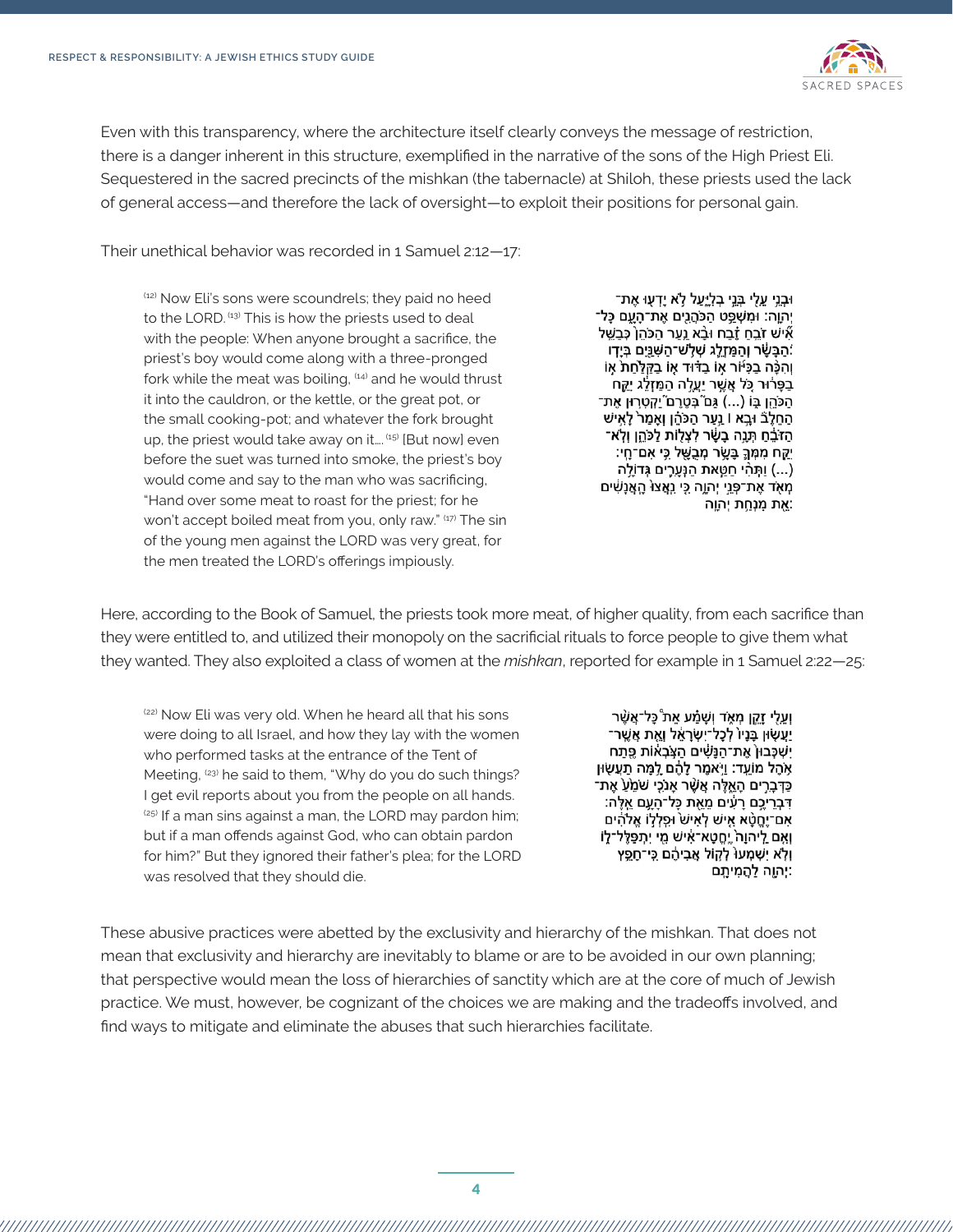

## **MODEL 2: EGALITARIAN**

A very different model is on view in the common Israelite house of the Iron Age (1150-586 BCE)—the very period of the First Temple. The typical Israelite house over the course of these centuries is based on a pattern known as the "four-room" house. In this floor plan, the house was essentially a square. The entrance led into a long room with openings into two other long rooms, parallel to the central one. Each of those long rooms led to a broad room in the back of the house. These areas were divided by rows of pillars, which also often supported the second story of the house that contained living quarters for the family. Based on the size of the house, which averaged 40-80 square meters, the archaeological assumption is that each was for a nuclear family.



Figure 3: From Yigal Shiloh, ",בית ארבעת המרחבים — טיפוס הבית השראלי השראלי" *Eretz Israel* 11 (1973), 277-285. Courtesy of the Israel Exploration Society

These houses are not unique to Israelite settlements—some have been found in modern-day Jordan and elsewhere—but they are typical of Israelite settlements. Putting aside questions of origins, the functions of this space are of primary interest here. As argued by archaeologist Avraham Faust, the four-room layout reflects an ideology of egalitarianism within the family, as all rooms are all equally accessed from a central space. All people entered into the front room, and from there, all other rooms were equally accessible. No room was more or less "internal" than another. Other domestic layouts of the period have an inherently more hierarchical structure in which some rooms could be entered only by passing through other rooms.

Perhaps paradoxically, this archaeological egalitarianism enables the physical separation of ritually pure and impure, presumably including in particular the impurity of menstruation. By establishing the possibility of separation without household members being multiply barricaded behind other rooms and spaces, this architecture allows for the preservation of purity norms without imposing a hierarchical structure within the household.

Lest one rush to affirm architectural egalitarianism as the obvious ideal, we should pause to note what might be lost here as well. The focus on equal access comes at the cost of privacy and perhaps, to some degree, authority as well. With no "master bedroom," the architecture does not itself communicate and may even undermine the power structure of the household.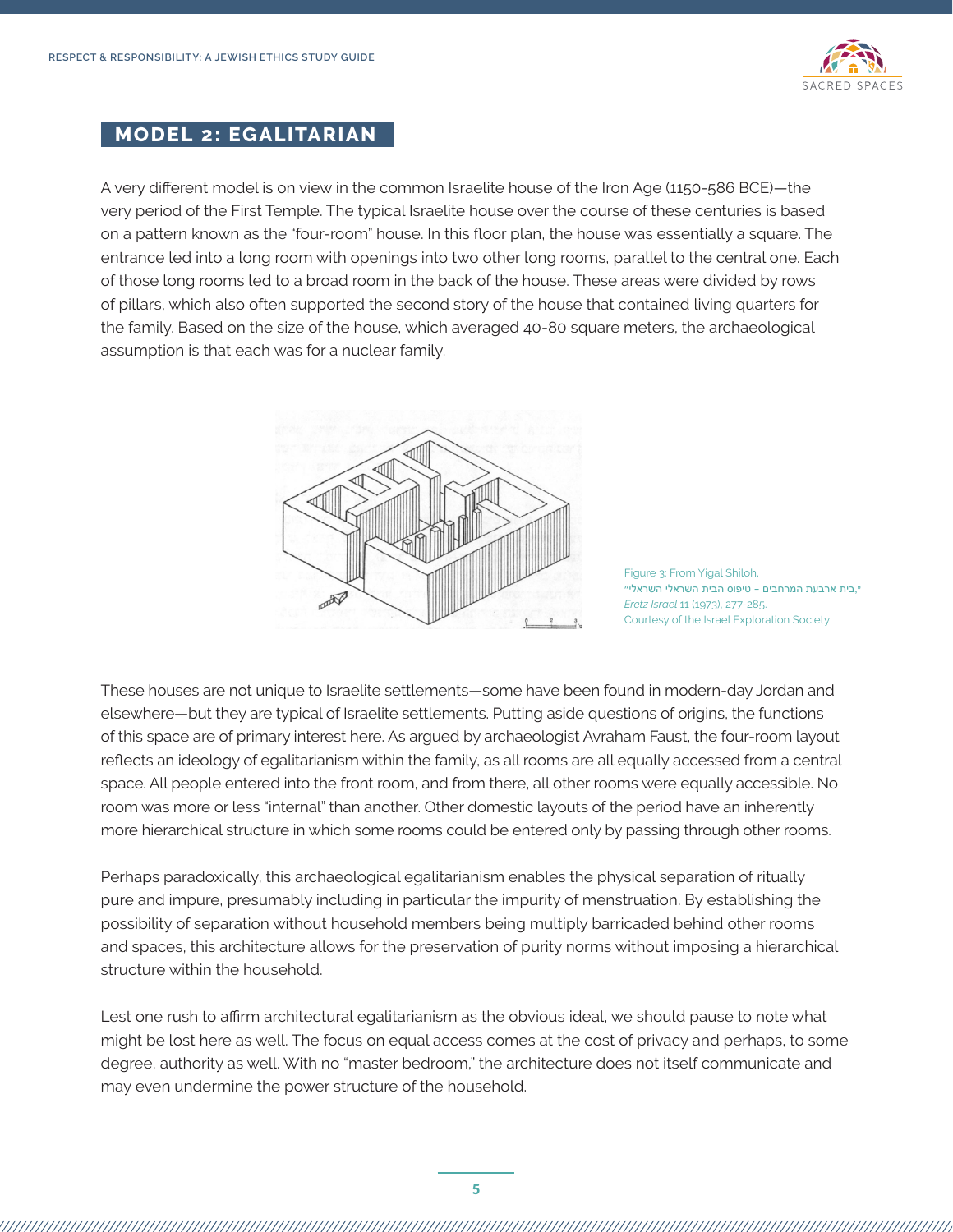

#### **CONCLUSION**

Our purpose in presenting two such different ways in which ancient space was structured is to highlight the difference that architecture can make in the way we understand and structure our lives, relationships, and organizations. we have seen, different structures open up different possibilities for how people relate to one another and to their leaders. Turning our attention to our contemporary spaces, the design of a communal building can invest some of its occupants with greater power and (however unwittingly) can help cover up wrongdoing, or it can foster transparency and accountability.

Like our ancestors, we make choices about how we design the spaces where we live, work, gather, and educate our children. Our goal here in providing these two brief examples is to encourage the reader to study the spaces in which you spend time, examining the ways in which the architecture shapes experience and conveys values. Given the opportunity to re-shape these spaces, what would you do differently to design them with your core values in mind? And more specifically, how would you create a space that would enhance a sense of safety, sacredness, and belonging?

We ought to be deliberate in our architectural and design choices, and make decisions with consciousness and with our goals and values in mind. No decision will be entirely perfect, and each will come with costs and benefits, dangers and opportunities. In working to create safe spaces, clarity about our values, expectations, and aspirations and how they might be reflected in and shaped by architecture is crucial.

If we put safety from abuse at the center of our design, our spaces will likely look different than when we highlight other values.